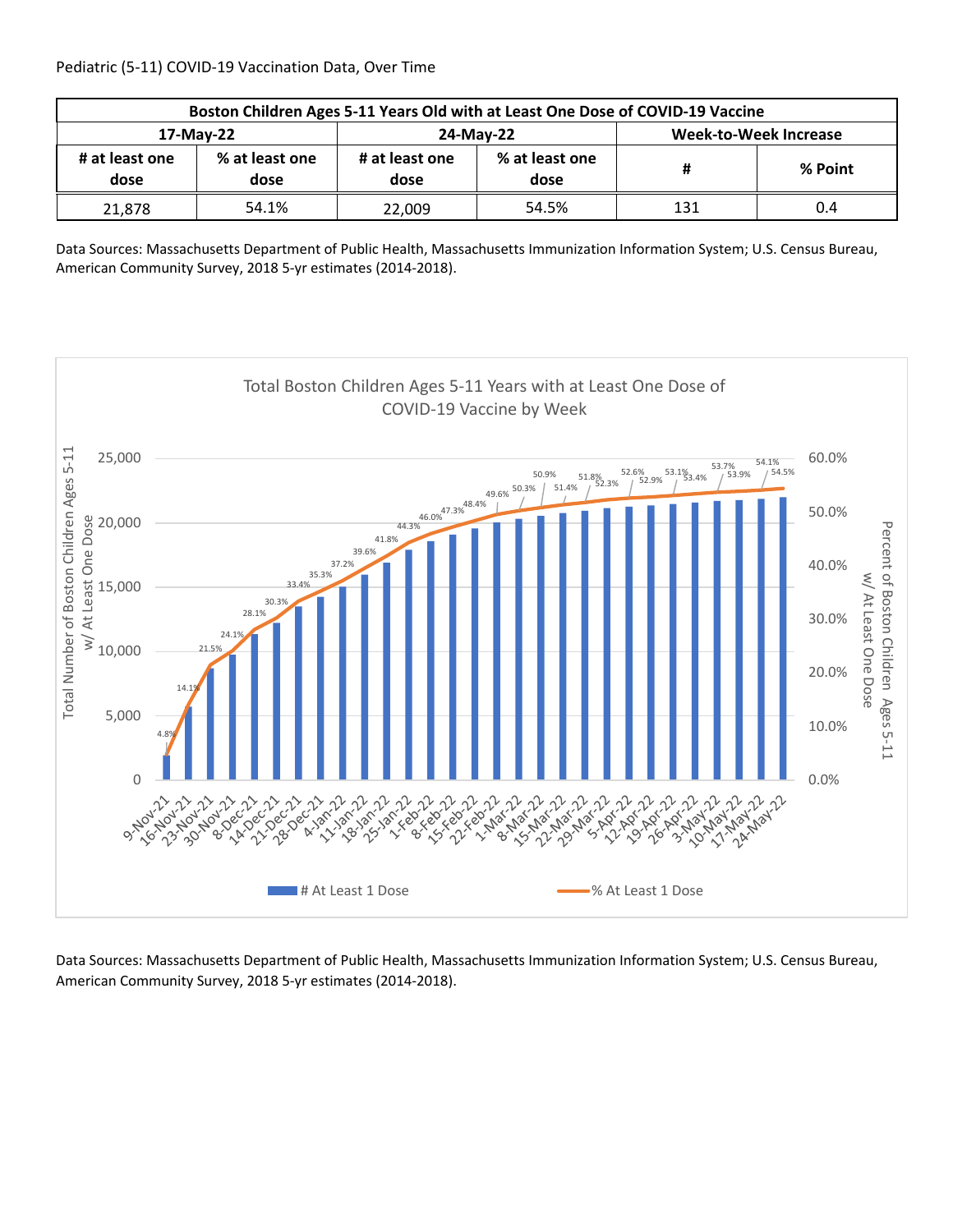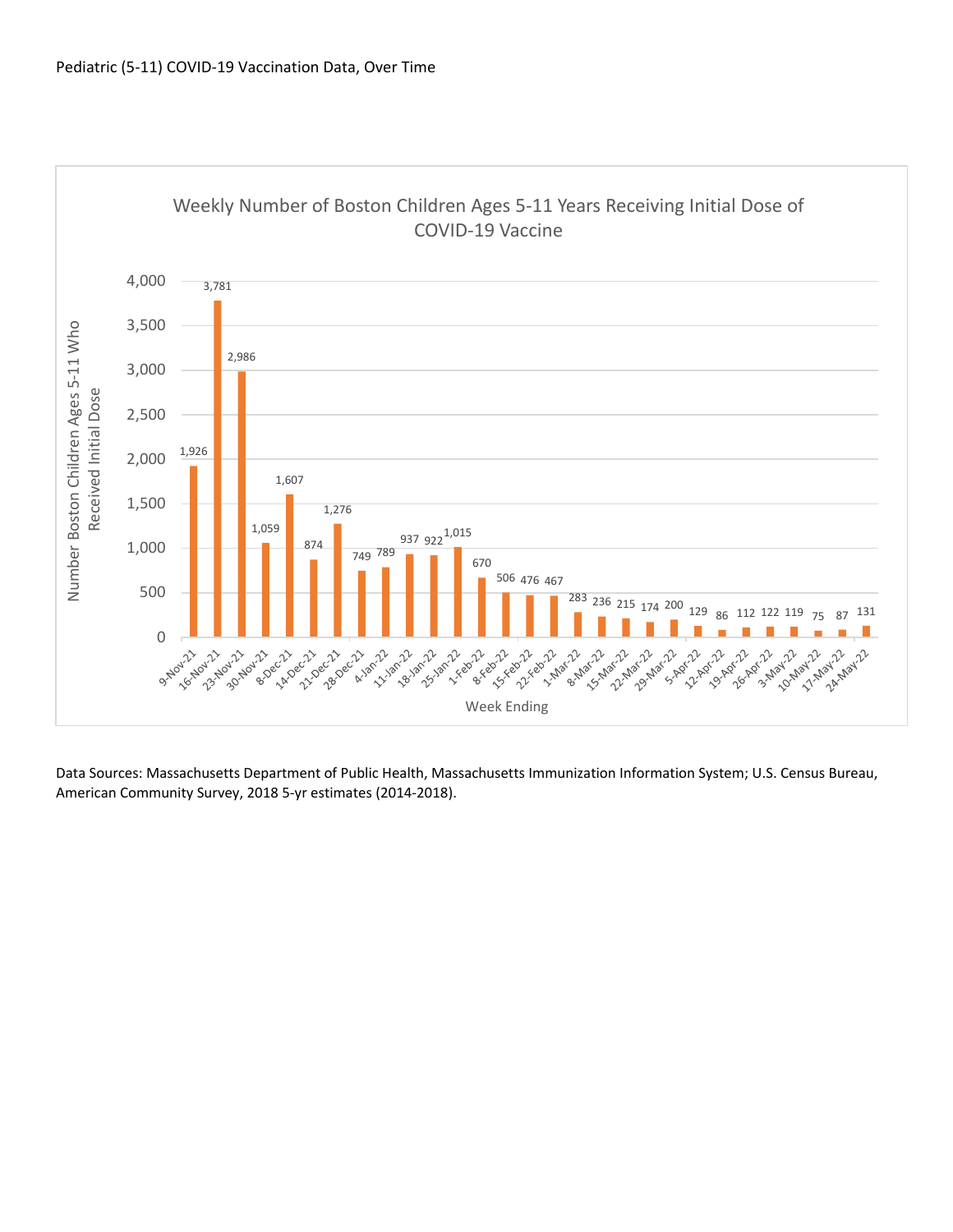| Boston Children Ages 5-11 Years Old who are Fully Vaccinated for the COVID-19 Vaccine |                       |                       |                              |                              |         |  |  |
|---------------------------------------------------------------------------------------|-----------------------|-----------------------|------------------------------|------------------------------|---------|--|--|
| 17-May-22                                                                             |                       |                       | 24-May-22                    | <b>Week-to-Week Increase</b> |         |  |  |
| # Fully<br>Vaccinated                                                                 | % Fully<br>Vaccinated | # Fully<br>Vaccinated | % Fully<br><b>Vaccinated</b> | #                            | % Point |  |  |
| 18,275                                                                                | 45.2%                 | 18,384                | 45.5%                        | 109                          | 0.3     |  |  |

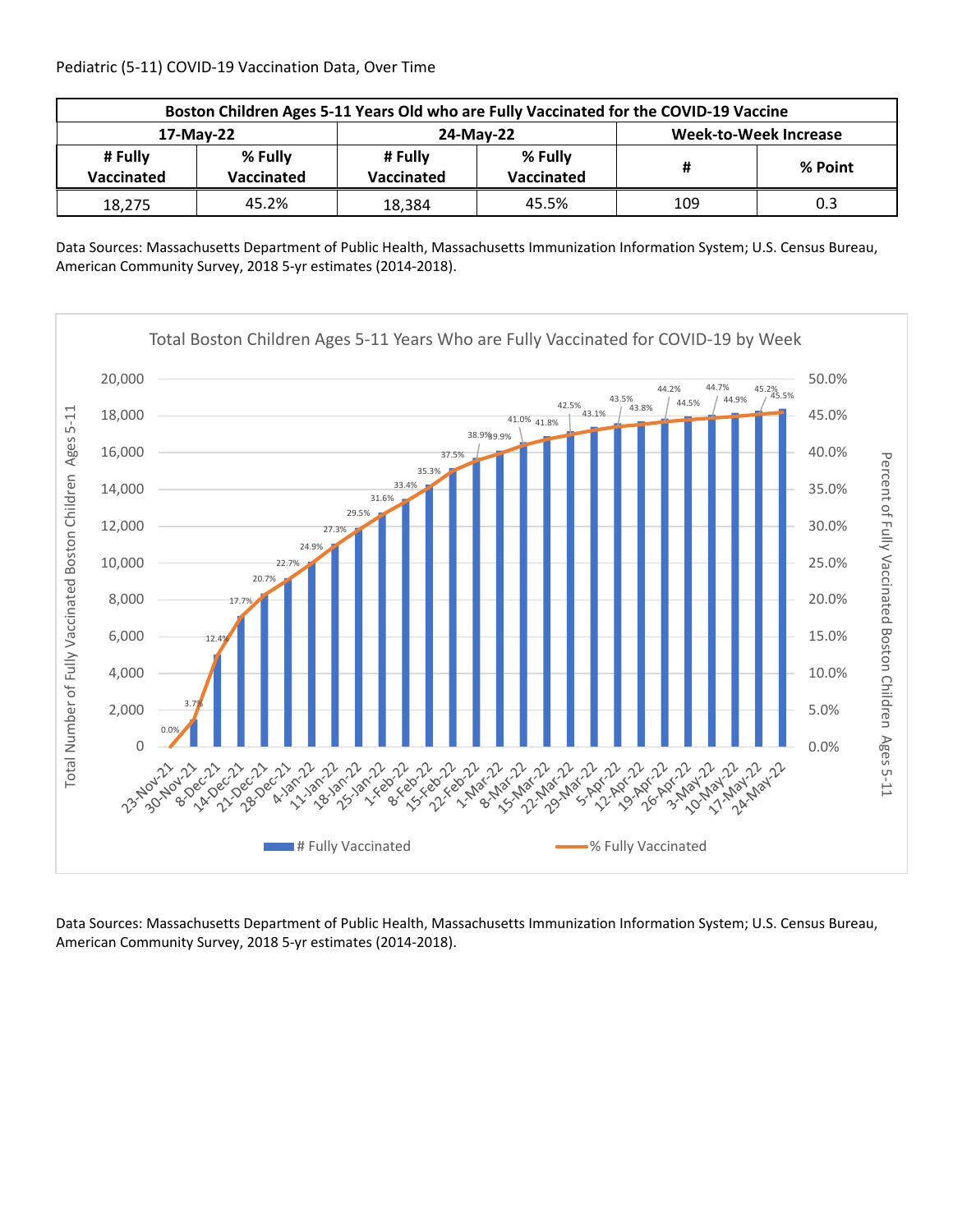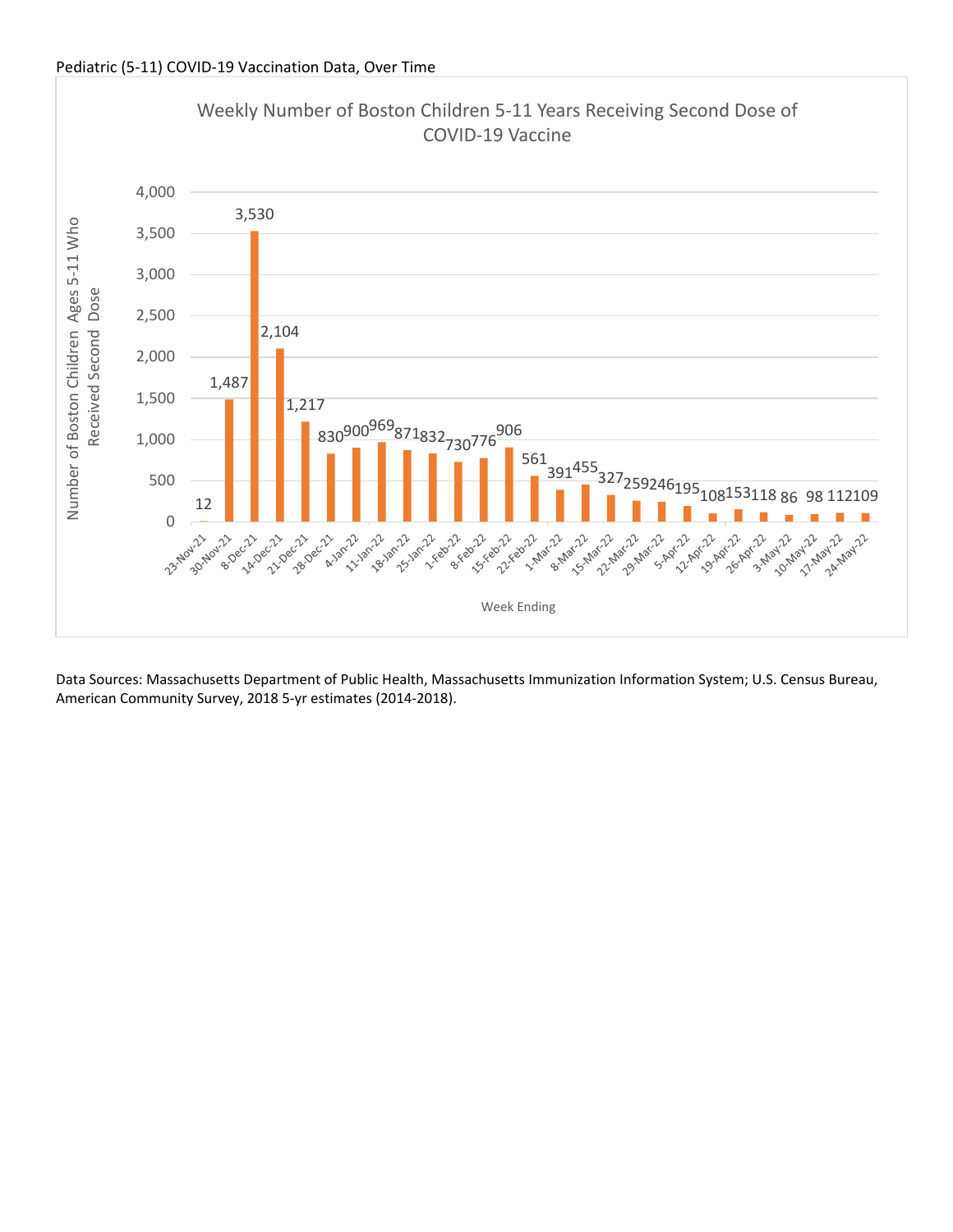

\* Total number of Boston children with at least one dose (5‐11 years old) is 22,009 as of 5/24/2022; population‐based percentages for children of other racial/ethnic groups (n=3,106) are not included in this chart due to unavailable comparable population data.

Asian/PI = Asian, Native Hawaiian, and Pacific Islander.

NOTE: Population estimates for the specified age group of children ages 5‐11 are not available by race/ethnicity. Therefore, the population size of children ages 5‐11 in each racial/ethnic group was approximated as follows: population estimate of children ages 5‐ 10 + 40% of the population estimate of children ages 10‐14.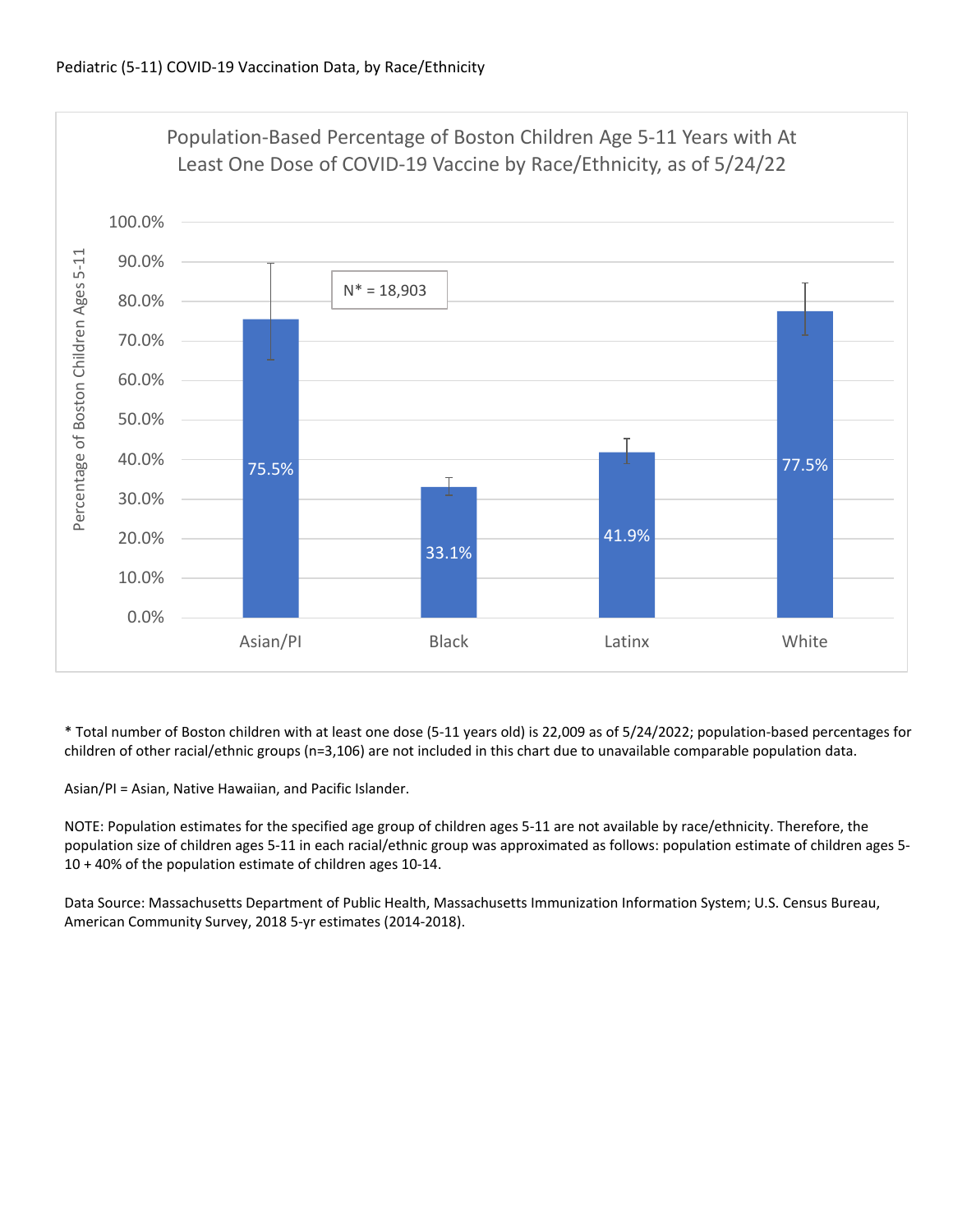

\* Total number of Boston children who are fully vaccinated (5‐11 years old) is 18,384 as of 5/24/2022; population‐based percentages for children of other racial/ethnic groups (n=2,442) are not included in this chart due to unavailable comparable population data.

Asian/PI = Asian, Native Hawaiian, and Pacific Islander.

NOTE: Population estimates for the specified age group of children ages 5‐11 are not available by race/ethnicity. Therefore, the population size of children ages 5‐11 in each racial/ethnic group was approximated as follows: population estimate of children ages 5‐ 10 + 40% of the population estimate of children ages 10‐14.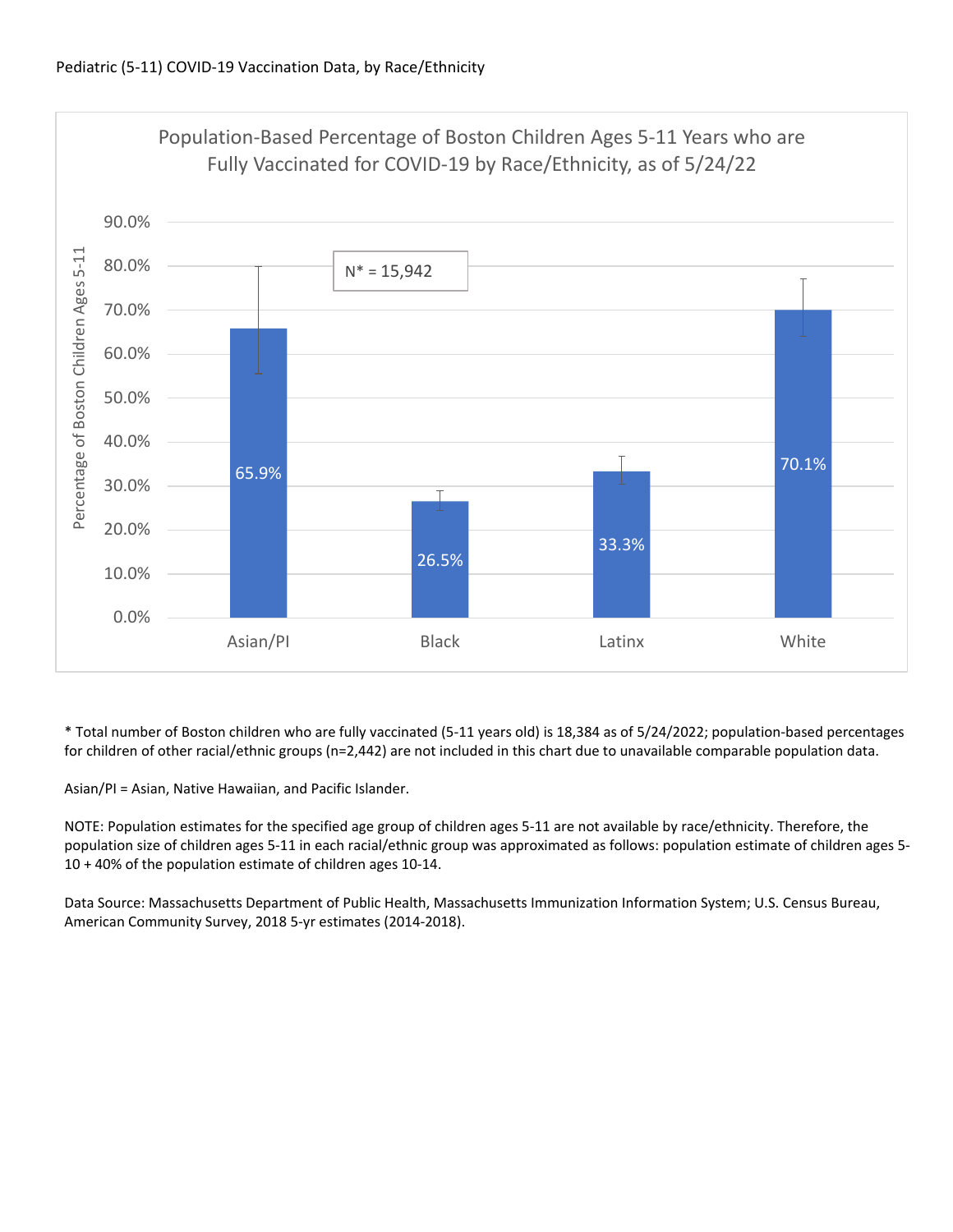| Boston Children Ages 5-11 Years with At Least One Dose of COVID-19 Vaccine by ZIP, as of 5/24/22 |            |       |                 |            |            |            |  |
|--------------------------------------------------------------------------------------------------|------------|-------|-----------------|------------|------------|------------|--|
|                                                                                                  | <b>ZIP</b> | Pop   | At Least 1 Dose |            |            |            |  |
| Neighborhood                                                                                     |            |       | Count           | % Estimate | 95% CI (L) | 95% CI (U) |  |
| BB/BH/DT/NE/WE                                                                                   | 02108      | $**$  | 116             | **         | $***$      | $**$       |  |
| BB/BH/DT/NE/WE                                                                                   | 02109      | $***$ | 96              | $***$      | $***$      | $***$      |  |
| BB/BH/DT/NE/WE                                                                                   | 02110      | $***$ | 48              | $***$      | $***$      | $***$      |  |
| South End                                                                                        | 02111      | 424   | 366             | 86.3%      | 61.4%      | 100.0%     |  |
| BB/BH/DT/NE/WE                                                                                   | 02113      | 159   | 72              | 45.3%      | 32.1%      | 77.1%      |  |
| BB/BH/DT/NE/WE                                                                                   | 02114      | 341   | 285             | 83.6%      | 54.7%      | 100.0%     |  |
| Fenway                                                                                           | 02115      | 707   | 292             | 41.3%      | 30.3%      | 64.9%      |  |
| BB/BH/DT/NE/WE                                                                                   | 02116      | 502   | 571             | 99.9%      | 86.7%      | 100.0%     |  |
| South End                                                                                        | 02118      | 1,573 | 869             | 55.2%      | 44.4%      | 73.2%      |  |
| Roxbury                                                                                          | 02119      | 2,550 | 1,189           | 46.6%      | 39.7%      | 56.5%      |  |
| Roxbury                                                                                          | 02120      | 762   | 311             | 40.8%      | 31.6%      | 57.6%      |  |
| Dorchester 21-25                                                                                 | 02121      | 3,563 | 1,214           | 34.1%      | 29.9%      | 39.6%      |  |
| Dorchester 22-24                                                                                 | 02122      | 1792  | 941             | 52.5%      | 43.0%      | 67.5%      |  |
| Dorchester 22-24                                                                                 | 02124      | 4778  | 2,033           | 42.5%      | 37.4%      | 49.4%      |  |
| Dorchester 21-25                                                                                 | 02125      | 2192  | 1,113           | 50.8%      | 43.3%      | 61.4%      |  |
| Mattapan                                                                                         | 02126      | 2591  | 918             | 35.4%      | 30.0%      | 43.4%      |  |
| South Boston                                                                                     | 02127      | 1543  | 825             | 53.5%      | 45.6%      | 64.7%      |  |
| East Boston                                                                                      | 02128      | 3815  | 2,116           | 55.5%      | 49.4%      | 63.3%      |  |
| Charlestown                                                                                      | 02129      | 1265  | 1,010           | 79.8%      | 65.5%      | 100.0%     |  |
| Jamaica Plain                                                                                    | 02130      | 1848  | 1,602           | 86.7%      | 74.1%      | 100.0%     |  |
| Roslindale                                                                                       | 02131      | 2742  | 1,618           | 59.0%      | 51.1%      | 69.8%      |  |
| <b>West Roxbury</b>                                                                              | 02132      | 1519  | 1,303           | 85.8%      | 71.1%      | 100.0%     |  |
| Allston/Brighton                                                                                 | 02134      | 541   | 345             | 63.8%      | 45.0%      | 100.0%     |  |
| Allston/Brighton                                                                                 | 02135      | 1367  | 998             | 73.0%      | 59.6%      | 94.3%      |  |
| <b>Hyde Park</b>                                                                                 | 02136      | 3153  | 1,527           | 48.4%      | 41.4%      | 58.3%      |  |
| Allston/Brighton                                                                                 | 02163      | $***$ | $\ast$          | $***$      | $**$       | $***$      |  |
| BB/BH/DT/NE/WE                                                                                   | 02199      | $***$ | $\ast$          | $**$       | $**$       | $**$       |  |
| South Boston                                                                                     | 02210      | $***$ | 80              | $***$      | $***$      | $***$      |  |
| Fenway                                                                                           | 02215      | $***$ | 112             | $***$      | $***$      | $***$      |  |

BB/BH/DT/NE/WE = Back Bay/Beacon Hill/Downtown/North End/West End.

\* Value has been suppressed because the dose records number in the specified ZIP code area is less than 30.

\*\* Suppressed due to unstable population denominator estimates.